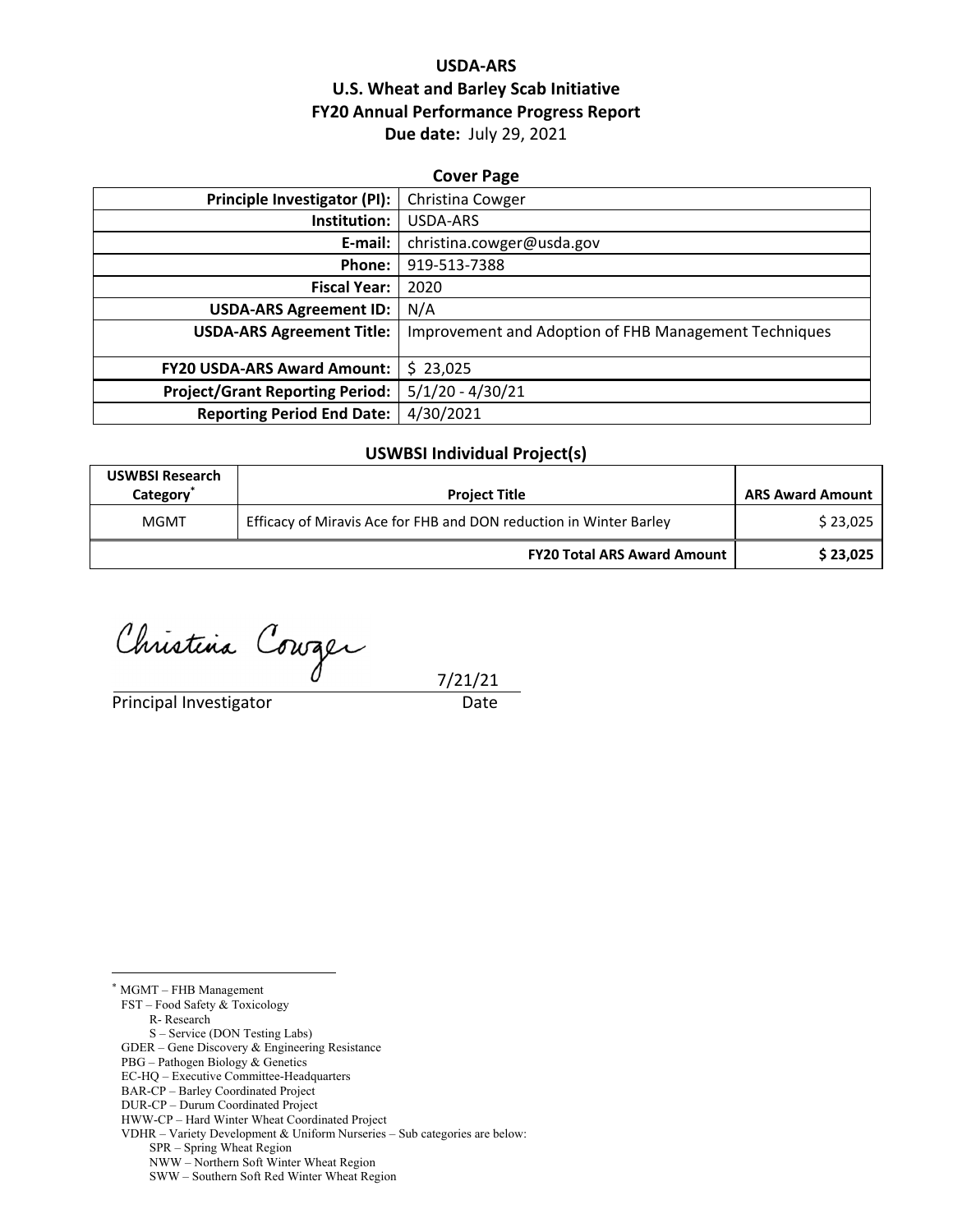**Project 1:** *Efficacy of Miravis Ace for FHB and DON reduction in Winter Barley*

#### **1. What are the major goals and objectives of the research project?**

The objective is to better understand profitability of integrating cultivar resistance and fungicide applications for scab reduction in Mid‐Atlantic winter barley crops.

**2. What was accomplished under these goals or objectives?** *(For each major goal/objective, address these three items below.)*

#### **a) What were the major activities?**

In 2017‐18, 2018‐19, and 2019‐20, we conducted the first three years of a multi‐ year integrated management experiment using three winter barley cultivars with different levels of resistance to FHB: Violetta (MR), Thoroughbred (MR/MS), and Flavia (S). Inoculation was with Fusarium‐infected corn spawn applied in three batches at one‐week intervals. We used the six standard CP‐IM fungicide treatments for Objective 1, plus four additional fungicide treatments, and all standard data were collected.

The treatments are allowing comparisons of the efficacy of Miravis Ace to that of Prosaro® and Caramba®, and comparisons of three fungicide timings (spikes half emerged, spikes just fully emerged, and 6 days after spikes fully emerged). These treatments also allow estimation of the mean benefits of fungicide application, cultivar resistance, and the combination of the two in terms of yield, test weight, and DON reduction.

#### **b) What were the significant results?**

We collected data on visual symptoms, DON, test weight, and yield.

## **c) List key outcomes or other achievements.**

The experiment has so far shown that Miravis Ace is as effective as Prosaro or Caramba when applied at early full heading or 6 days later. However, efficacy of all three products was lower when applied at 50% barley spike emergence. This is one of the only replicated field experiments with winter barley to provide definitive information on fungicide choice and timing as well as barley resistance.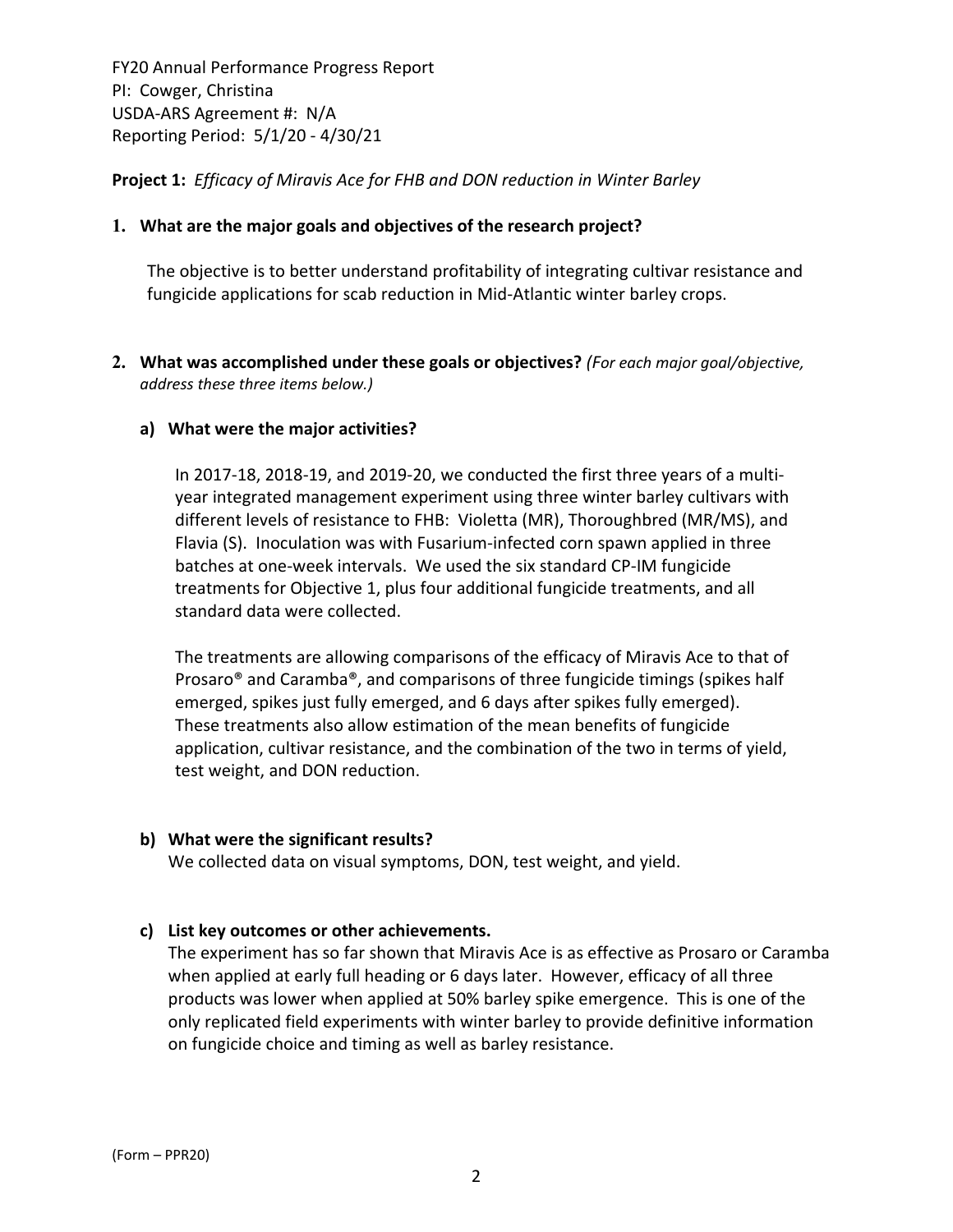**3. Was this research impacted by the COVID‐19 pandemic (i.e. university shutdowns and/or restrictions, reduced or lack of support personnel, etc.)? If yes, please explain how this research was impacted or is continuing to be impacted.**

No

#### **4. What opportunities for training and professional development has the project provided?**

The project has helped train two technicians in management of FHB field experiments, including inoculum production and application, establishment of effective mist irrigation programs, disease assessment techniques, and sample processing for test weight and DON analysis.

A new graduate student has begun working in our project on FHB.

#### **5. How have the results been disseminated to communities of interest?**

We have presented the results at field days in North Carolina which draw hundreds of growers and crop consultants and county agents; presented a poster at the Joint Crops meeting which draws hundreds of farmers and crop advisors from the Mid‐Atlantic region; and published a peer‐reviewed article in *Plant Disease*.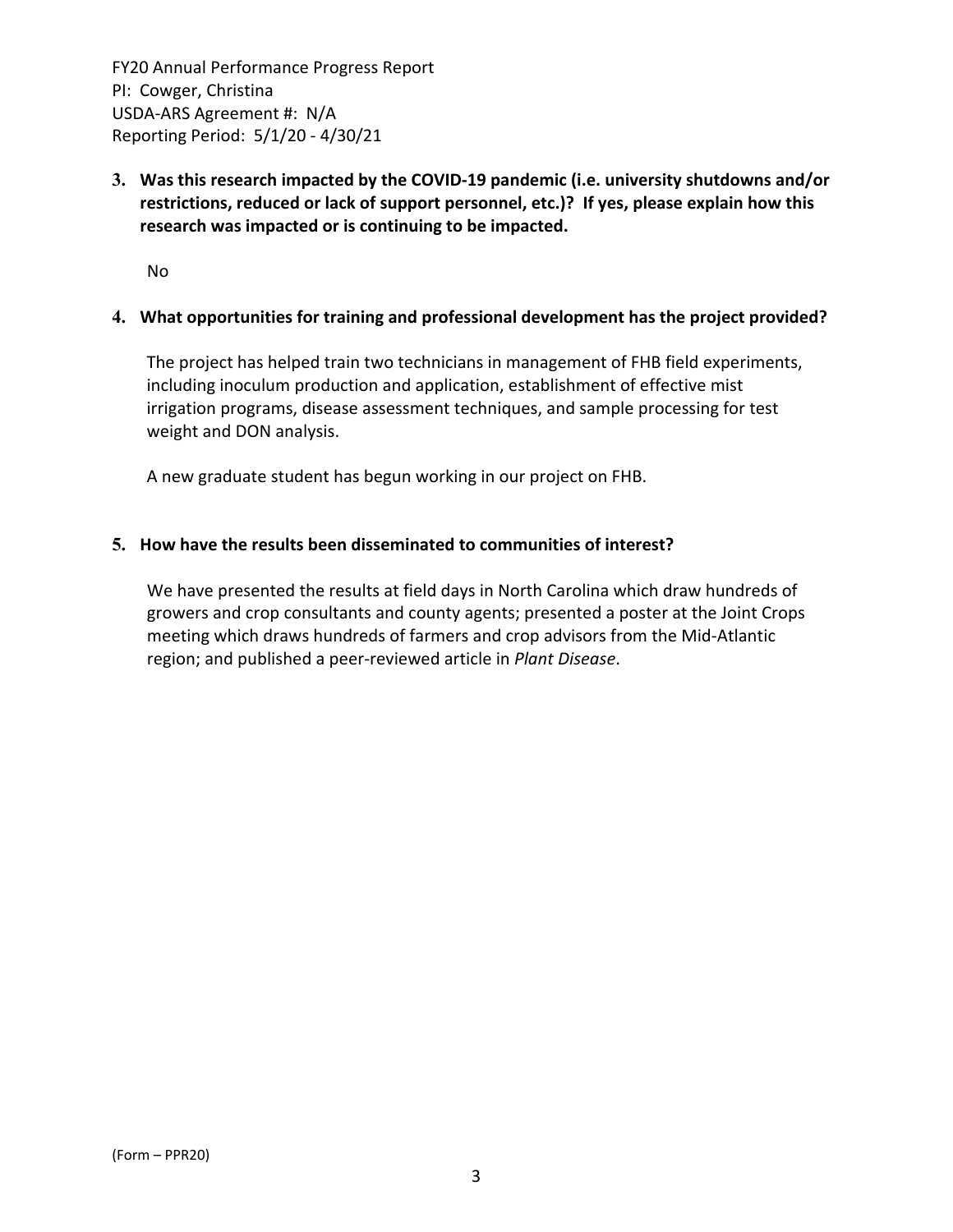## **Training of Next Generation Scientists**

**Instructions:** Please answer the following questions as it pertains to the FY20 award period (5/1/20 ‐ 4/30/21). The term "support" below includes any level of benefit to the student, ranging from full stipend plus tuition to the situation where the student's stipend was paid from other funds, but who learned how to rate scab in a misted nursery paid for by the USWBSI, and anything in between.

**1. Did any graduate students in your research program supported by funding from your USWBSI grant earn their MS degree during the FY20 award period?** ☐Yes ☒No

**If yes, how many?** Click to enter number here.

**2. Did any graduate students in your research program supported by funding from your USWBSI grant earn their Ph.D. degree during the FY20 award period?**

☐Yes ☒No **If yes, how many?** Click to enter number here.

**3. Have any post docs who worked for you during the FY20 award period and were supported by funding from your USWBSI grant taken faculty positions with universities?** ☐Yes ☒No

**If yes, how many?** Click to enter number here.

**4. Have any post docs who worked for you during the FY20 award period and were supported by funding from your USWBSI grant gone on to take positions with private ag‐ related companies or federal agencies?**

☐Yes ☒No

**If yes, how many?** Click to enter number here.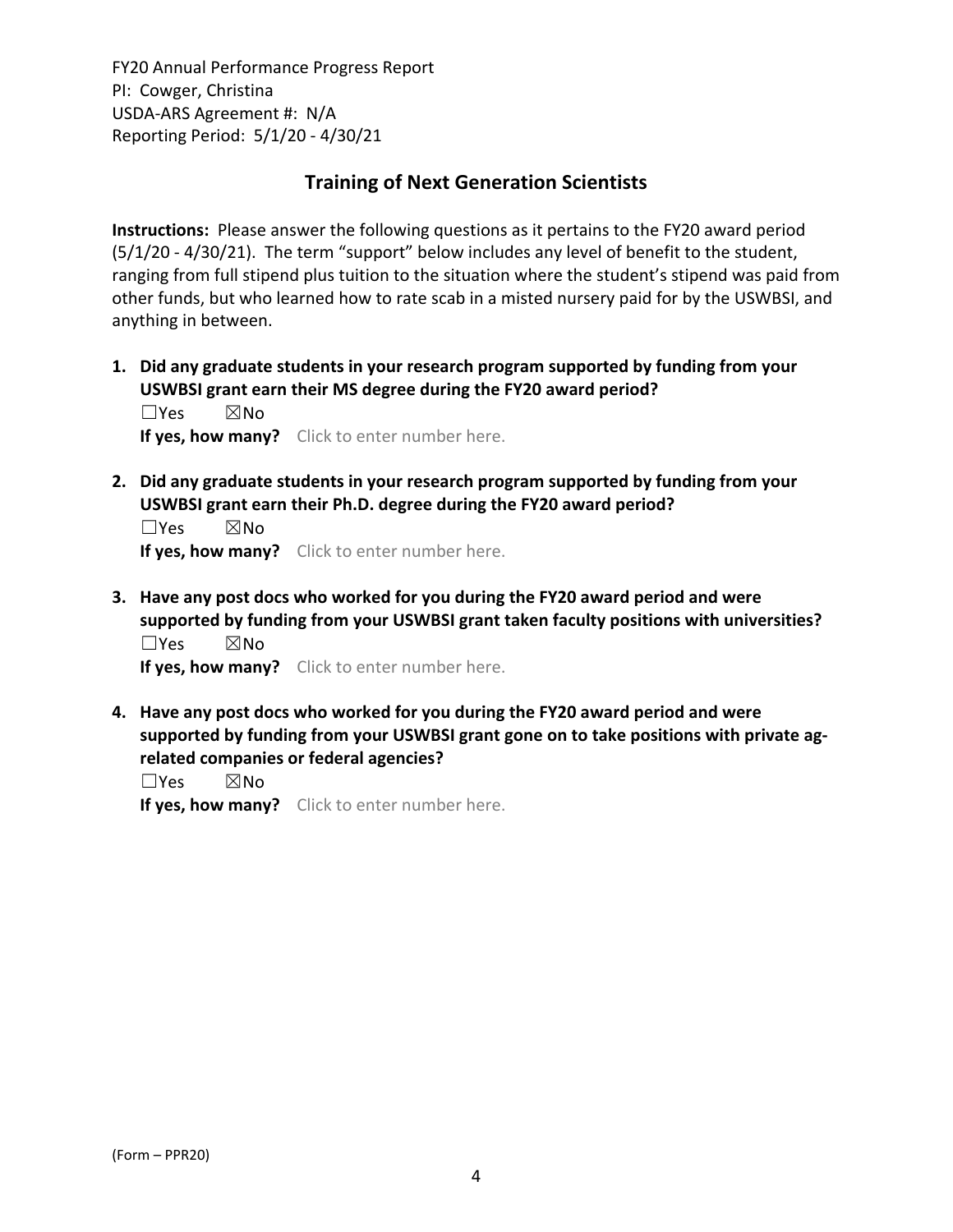# **Release of Germplasm/Cultivars**

**Instructions:** In the table below, list all germplasm and/or cultivars released with full or partial support through the USWBSI during the FY20 award period (5/1/20 - 4/30/21). All columns must be completed for each listed germplasm/cultivar. Use the key below the table for Grain Class abbreviations. 

| <b>Name of Germplasm/Cultivar</b> | <b>Grain Class</b>    | <b>FHB Resistance</b>                                  | <b>FHB</b><br>Rating<br>$(0-9)$ | Year<br><b>Released</b> |
|-----------------------------------|-----------------------|--------------------------------------------------------|---------------------------------|-------------------------|
| Click here to enter text.         | Select Grain<br>Class | Select what represents<br>your most resistant<br>check | Enter as<br>text 0-9<br>rating  | Select Year             |
| Click here to enter text.         | Select Grain<br>Class | Select what represents<br>your most resistant<br>check | Enter as<br>text 0-9<br>rating  | Select Year             |
| Click here to enter text.         | Select Grain<br>Class | Select what represents<br>your most resistant<br>check | Enter as<br>text 0-9<br>rating  | Select Year             |
| Click here to enter text.         | Select Grain<br>Class | Select what represents<br>your most resistant<br>check | Enter as<br>text 0-9<br>rating  | Select Year             |
| Click here to enter text.         | Select Grain<br>Class | Select what represents<br>your most resistant<br>check | Enter as<br>text 0-9<br>rating  | Select Year             |
| Click here to enter text.         | Select Grain<br>Class | Select what represents<br>your most resistant<br>check | Enter as<br>text 0-9<br>rating  | Select Year             |
| Click here to enter text.         | Select Grain<br>Class | Select what represents<br>your most resistant<br>check | Enter as<br>text 0-9<br>rating  | Select Year             |
| Click here to enter text.         | Select Grain<br>Class | Select what represents<br>your most resistant<br>check | Enter as<br>text 0-9<br>rating  | Select Year             |
| Click here to enter text.         | Select Grain<br>Class | Select what represents<br>your most resistant<br>check | Enter as<br>text 0-9<br>rating  | Select Year             |
| Click here to enter text.         | Select Grain<br>Class | Select what represents<br>your most resistant<br>check | Enter as<br>text 0-9<br>rating  | Select Year             |
| Click here to enter text.         | Select Grain<br>Class | Select what represents<br>your most resistant<br>check | Enter as<br>text 0-9<br>rating  | Select Year             |
| Click here to enter text.         | Select Grain<br>Class | Select what represents<br>your most resistant<br>check | Enter as<br>text 0-9<br>rating  | Select Year             |
| Click here to enter text.         | Select Grain<br>Class | Select what represents<br>your most resistant<br>check | Enter as<br>text 0-9<br>rating  | Select Year             |
| Click here to enter text.         | Select Grain<br>Class | Select what represents<br>your most resistant<br>check | Enter as<br>text 0-9<br>rating  | Select Year             |

NOTE: Leave blank if you have nothing to report or if your grant did NOT include any VDHR-related projects.

**NOTE:** List the associated release notice or publication under the appropriate sub-section in the 'Publications' section of the FPR.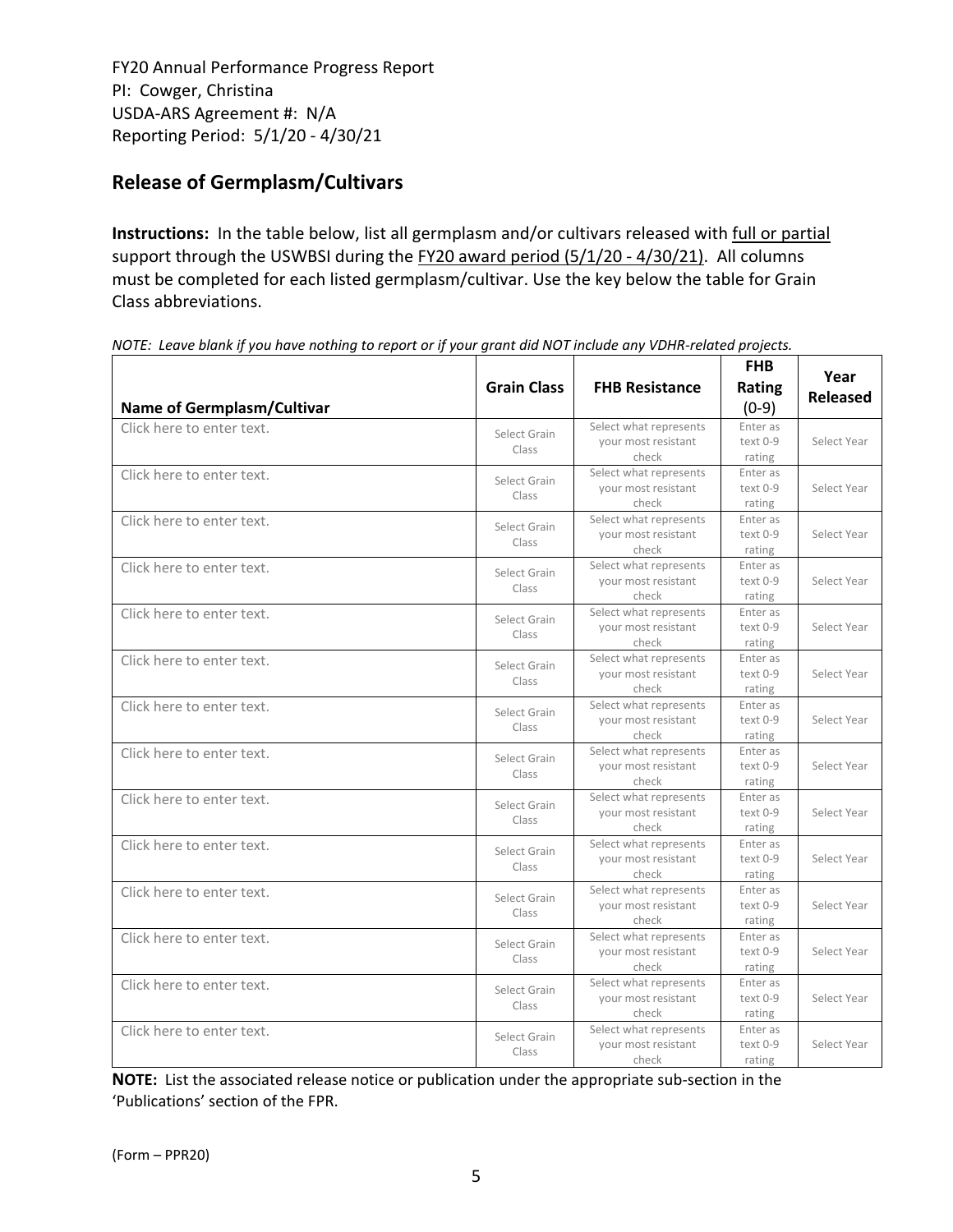## **Publications, Conference Papers, and Presentations**

**Instructions:** Refer to the PR\_Instructions for detailed more instructions for listing publications/presentations about your work that resulted from all of the projects included in the FY20 grant award. Only citations for publications published (submitted or accepted) or presentations presented during the **award period (5/1/20 ‐ 4/30/21**) should be included. If you did not publish/submit or present anything, state 'Nothing to Report' directly above the Journal publications section.

NOTE: Directly below each citation, you **must** indicate the Status (i.e. published, submitted, etc.) and whether acknowledgement of Federal support was indicated in the publication/ presentation. See example below for a poster presentation with an abstract:

Z.J. Winn, R. Acharya, J. Lyerly, G. Brown‐Guedira, C. Cowger, C. Griffey, J. Fitzgerald, R.E. Mason and J.P. Murphy. 2020. "Mapping of Fusarium Head Blight Resistance in NC13‐20076 Soft Red Winter Wheat." In: S. Canty, A. Hoffstetter, and R. Dill‐Macky (Eds.), *Proceedings of the 2020 National Fusarium Head Blight Forum (*p. 12.), Virtual; December 7‐11. Online: https://scabusa.org/pdfs/NFHBF20\_Proceedings.pdf. Status: Abstract Published and Poster Presented Acknowledgement of Federal Support: YES (Abstract and Poster)

## **Journal publications.**

Nothing to report.

## **Books or other non‐periodical, one‐time publications.**

Nothing to report.

#### **Other publications, conference papers and presentations**.

Z.J. Winn, R. Acharya, J. Lyerly, G. Brown‐Guesdira, C. Cowger, c. Griffey, J. Fitzgerald, R. E. Mason, and J. P. Murphy. 2020. "Mapping of Fusarium Head Blight Resistance in NC13‐ 20076 Soft Red Winter Wheat." In S. Canty, A. Hoffstetter, and R. Dill-Macky (Eds.), Proceedings of the 2020 National Fusarium Head Blight Forum (p. 12.), virtual: December 7-11. Online: https://scabusa.org/pdfs/NFHBF20Proceedings.pdf. Status: Abstract Published and Poster Presented Acknowledgement of Federal Support: YES (Abstract and Poster)

Jane Marian Luis, Sin Joe Ng, Gary Bergstrom, Kaitlyn Bissonnette, Kira Bowen, Carl Bradley, Emmanuel Byamukama, Martin Chilvers, Alyssa Collins, Christina Cowger, Heather Darby, Erick DeWolf, Ruth Dill-Macky, Paul Esker, Andrew Friskop, Nathan Kleczewski3,